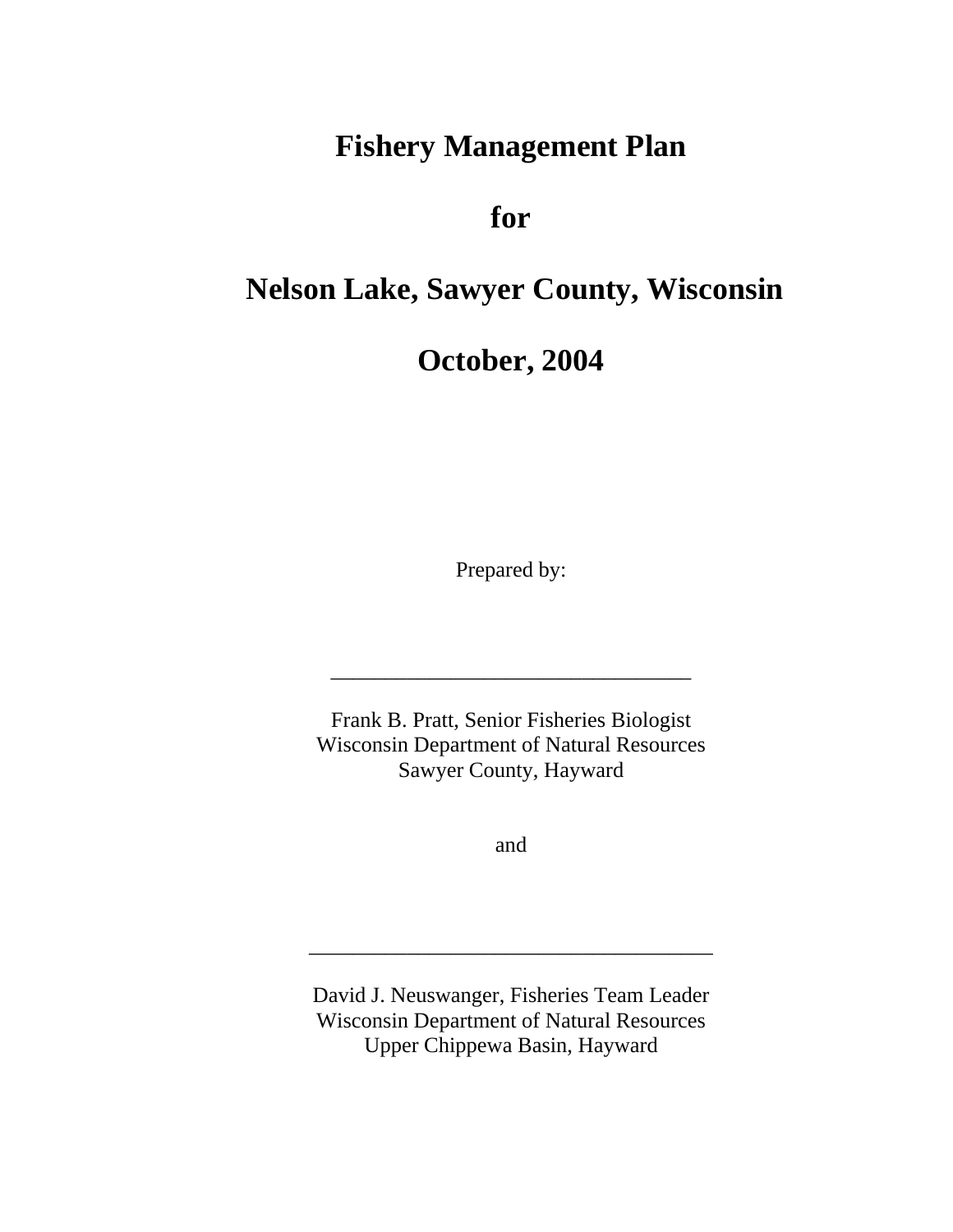#### **FOREWORD AND ACKNOWLEDGMENTS**

This is a long-term strategic plan that will guide our fishery management efforts at Nelson Lake for many years to come. We believe a good fishery management plan must be based upon a shared vision that can be acquired only after fishery managers and committed stakeholders have discussed angler preferences in light of what each aquatic ecosystem is capable of producing. We believe the goals of a good plan must reflect that shared vision, and that measurable objectives must be set so we know whether chosen strategies have succeeded or failed. We believe in making good tries and learning from failure. Part of that process involves amending strategic plans when failure dictates that we either develop more realistic objectives or change our strategies to achieve them. Hopefully this plan will be updated as needed in the decades that follow.

We call this a "long-term strategic plan" because the goals and objectives are relatively timeless, and because we have neither the wisdom nor the authority to commit DNR or partner resources to a specific multiple-year operational schedule of funding and action. Each year will bring its own fiscal constraints and operational priorities, so we must remain flexible in our implementation of proposed actions. Because there are so many complex and inter-related strategies, we have chosen not to secure higher-level DNR approval at this time. We will do our best to justify actions we believe necessary to realize our shared vision to DNR leaders and the general public as time and circumstances permit. We promise only to consult this plan at least once annually as we allocate our time and resources to the many important projects before us.

We want to thank the Nelson Lake Association for hosting our local stakeholder visioning session at the Veteran's Hall in Hayward on June 19, 2004. Their continued support for this process and this plan has given us the energy and enthusiasm needed to aggressively pursue implementation and to expand this process to other lakes in Sawyer County and the Upper Chippewa Basin.

We also want to thank the 41 local stakeholders who gave up one of the nicest Saturday afternoons of the summer in order to help us develop the vision that forms the backbone of this plan. We are very pleased to incorporate their input at this appropriate stage in the planning process; and we look forward to their continued support for the actions we believe will be necessary to achieve the shared vision. We can settle for nothing less in an area where the quality of fishing means so much to our livelihoods and our quality of life.

-- Frank Pratt and Dave Neuswanger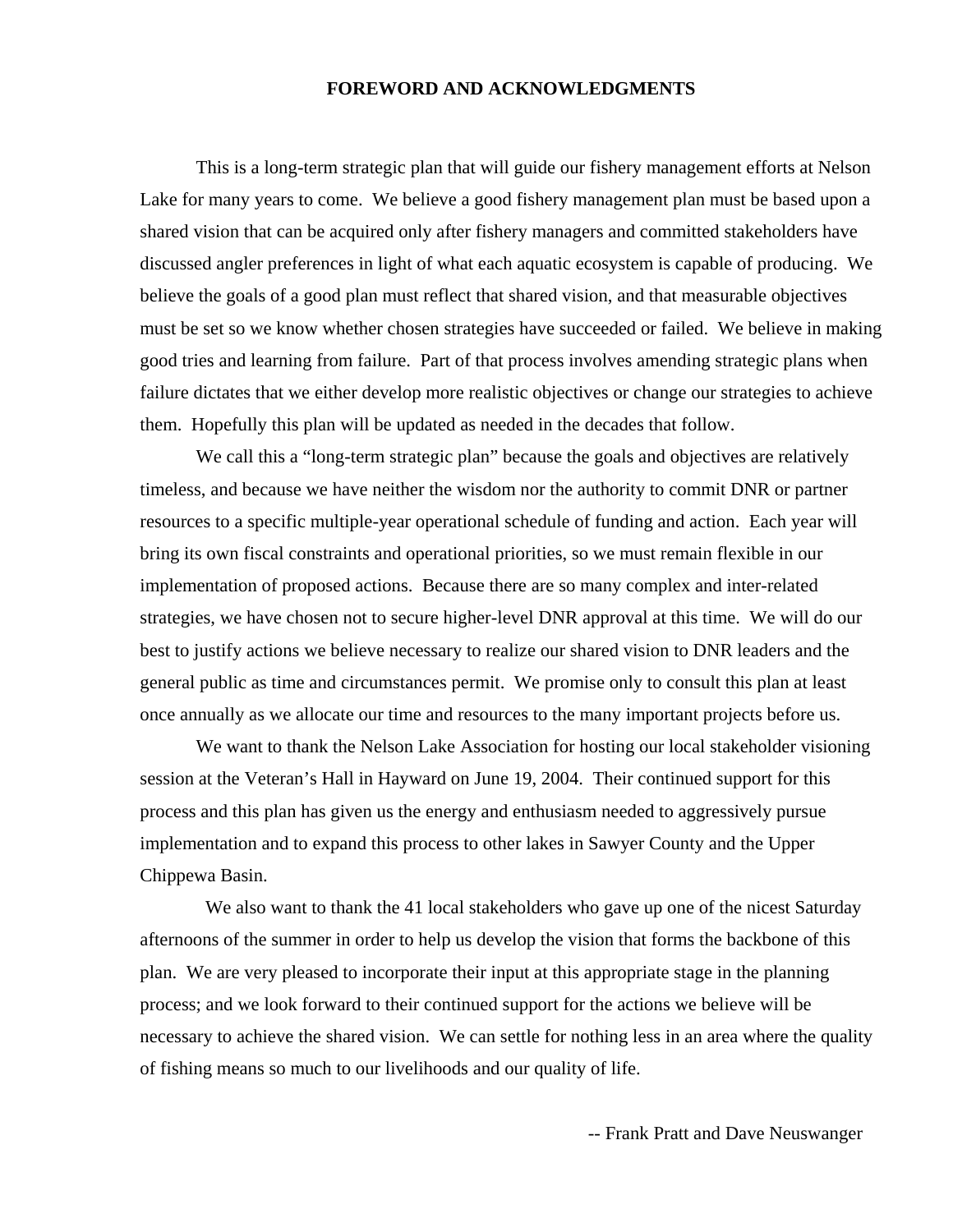#### **BACKGROUND**

#### Habitat Characteristics and Productivity

Nelson Lake is a relatively shallow 2,503-acre drainage impoundment formed by a dam built across the Totogatic River in northwestern Sawyer County in 1937. With a head of 14 feet, the dam normally discharges 30 cubic feet per second while maintaining an average pool depth just under 10 feet (maximum depth 33 feet). At normal pool level, this flowage impounds 24,000 acrefeet of water and creates just over 31 miles of shoreline. A largely forested watershed of almost 53 square miles contributes light brown, tannin-stained water that results in a typical Secchi disk visibility of 4-5 feet.

Habitat in the littoral zone (shallow area near shore) is important in determining spawning, egg incubation, and nursery conditions for most species of fish. The littoral zone of Nelson Lake is highly variable, but lengthy reaches of wild public shoreline and well-managed private shoreline provide overhanging vegetation and a mixture of sand, gravel, and cobble substrate conducive to the successful spawning of species like walleye and smallmouth bass. Shoreland property owners at Nelson Lake have done an especially good job of maintaining a natural condition at the water's edge, resulting in good spawning and nursery habitat for most species. Woody cover is the only habitat element currently in short supply in the littoral zone.

Various water quality parameters suggest that Nelson Lake can be classified as meso-eutrophic, or moderately to highly productive from a fishery management standpoint. Methyl purple alkalinity is less than 25 parts per million, but total phosphorus concentration ranges from 22 parts per billion in spring to 35 parts per billion in mid to late summer, creating favorable conditions for the growth of phytoplankton (algae suspended in open water). Because of seasonal variation in availability of phosphorus, the concentration of chlorophyll *a*, which reflects phytoplankton abundance, varies from 6 parts per billion in spring to 34 parts per billion in mid to late summer. During peaks in phytoplankton abundance, Secchi disk visibility can decline to 2 feet.

#### Human Development and Public Access

Sawyer County impounded the Totogatic River to create Nelson Lake specifically for recreational purposes. The County still owns, maintains, and operates the dam. A Sawyer County Surface Water Inventory conducted in the late 1960s recorded 21 resorts and 87 private cottages, most used only seasonally. Mirroring a trend in the North Country, many resorts have gone out of business since the 1960s, yielding to the interests of private citizens who have purchased former resort dwellings as condos or built their own homes around the lake. Currently only a handful of resorts remain, including two private campgrounds; and at least half of the private dwellings are yearround residences. Overall, the rate of development at Nelson Lake has been relatively light. Dwellings are concentrated along the south shore. Most of the undeveloped north shore and Big Island are in county or state ownership.

Currently there are four points of public access on Nelson Lake. Those with suitable boat launching ramps include Ettlinger's Access on Sawyer County land at the end of Tag Alder Road, another County access on Lake 25, and a Town of Lenroot access at the end of Gerlach Road. The fourth site is the Sawyer County Park at the dam, which provides parking and unimproved access to anglers fishing from shore. Combined with the numerous points of private access, Nelson Lake is available for all to use and enjoy; and it is one of the most heavily fished lakes in the County. In one past creel survey, fishing pressure was estimated to be above 50 hours per acre per year.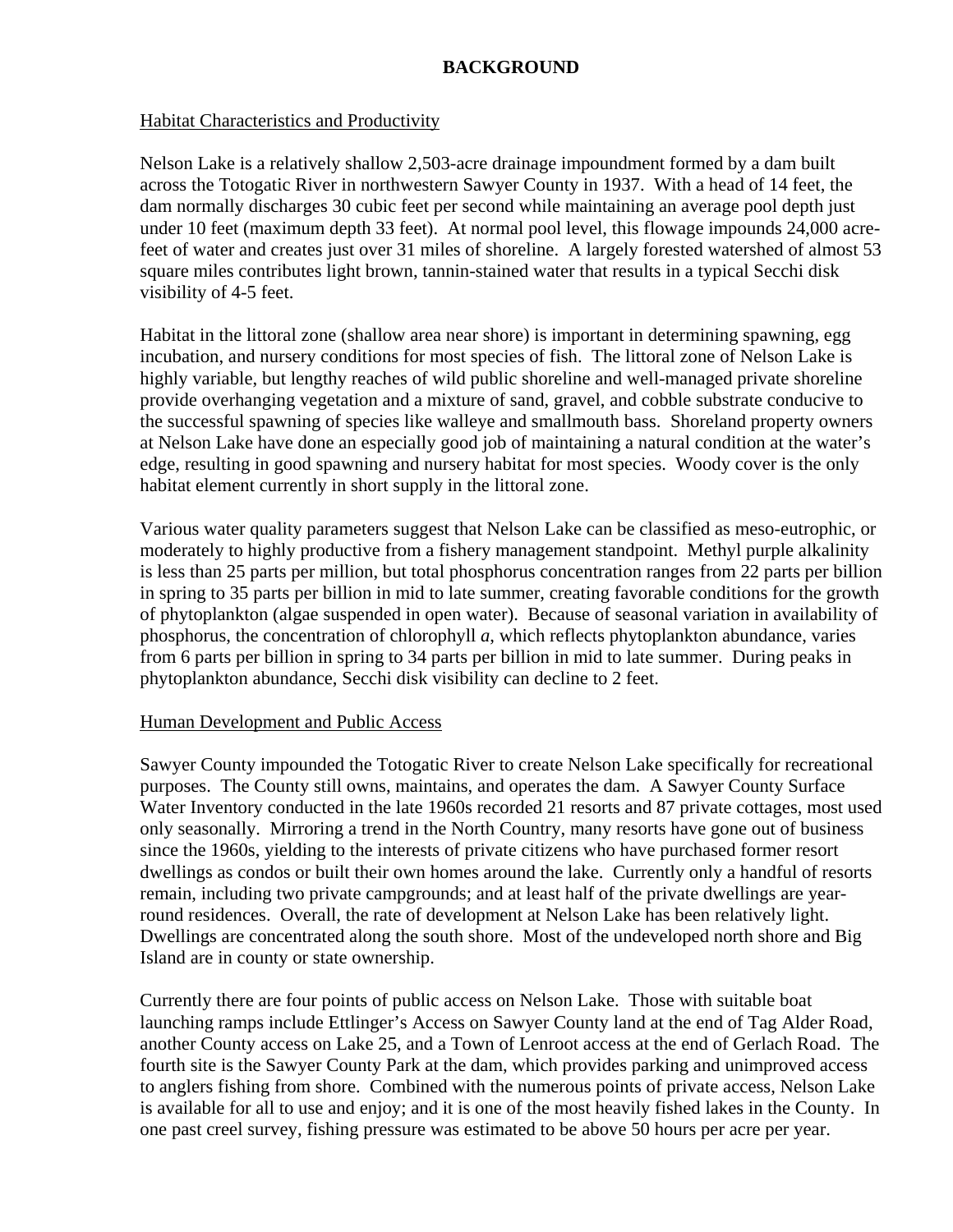#### Historical Perspective on the Fishery

DNR survey records indicate three distinct periods in the history of the Nelson Lake fishery. Prior to 1970, Nelson Lake was dominated by largemouth bass and panfish, though stocked walleye contributed to the overall fishery. Between 1970 and 1990, a self-sustaining walleye population dominated the fishery. Estimated density reached an unsustainably high 16 adults per acre during the height of walleye dominance. Excessive numbers led to slow growth and poor size structure. Since 1990 walleye density has declined; and it is widely perceived that largemouth bass abundance has increased dramatically, resulting in an excellent bass fishery. High bass density has probably contributed to low walleye recruitment and continues to keep adult walleye density below 2 per acre.

Nelson Lake has a history of producing very large bluegill, bullheads, largemouth bass and northern pike. It is one of the few lakes in the Upper Midwest with a documented capacity to produce bluegill weighing more than 2 pounds. In 1977, a former state record bluegill was taken from Nelson Lake – a trophy weighing 2 lbs. 5 oz. In 1983, the current 12# line class world record yellow bullhead was taken from Nelson Lake – a trophy weighing 3 lbs. 5 oz. Also in 1983, two largemouth bass caught in Nelson Lake were confirmed to weigh over 8 pounds – rare fish at this latitude. Anecdotal evidence of trophy pike potential can be found among the 1990 fish photos of the Sawyer County Record, where nine northern pike over 20 pounds were reported as taken from Nelson Lake that year alone.

Nelson Lake lies within the Ceded Territory and therefore is shared with Ojibwe tribal harvesters. Despite its close proximity to the Lac Courte Oreilles Reservation, Nelson Lake historically has been speared by the Bad River and Red Cliff tribes. Tribal harvest has ranged from 0 to 1600 fish, averaging slightly fewer than 500 adult walleyes (0.2 per acre) per year. This would comprise less than 10% of the adult walleye population even during low-density years. In most years, this level of tribal harvest has triggered a conservative reduction in the sport fishing daily bag limit from 5 to 2 in order to virtually eliminate any risk of exceeding the estimated safe harvest level of 35% for the combined methods of harvest.

#### Aquatic Community Overview

A thorough survey of aquatic macrophytes has not been conducted at Nelson Lake. Macrophyte growth is somewhat limited by light penetration in the tannin-stained waters, but when Secchi disk visibility is relatively high (5-7 feet) for long periods of time, extensive beds of macrophytes can develop. Known plant species include large-leaf pondweed, clasping-leaf pondweed, white-stem pondweed, northern water milfoil, elodea, coontail, white water lily, and wild rice.

Aquatic macrophytes have developed sufficiently in most years to facilitate high survival of young largemouth bass. Regulatory protection (spawning season closure and a 14-inch minimum length limit since 1997) and increased largemouth bass recruitment have dramatically affected fish community structure, shifting it from domination by walleye to domination by largemouth bass. The decline in walleye density has led to increased recruitment and density of black crappie and bluegill, neither of which are growing as fast or getting as big as Nelson Lake anglers have come to expect. Abundant crappie combined with largemouth bass may be preying upon young walleye and are probably preventing the restoration of a walleye-dominated fish community. The 2004 appearance of rusty crayfish portends a period of unpredictable change in macrophyte abundance and fish community structure at Nelson Lake.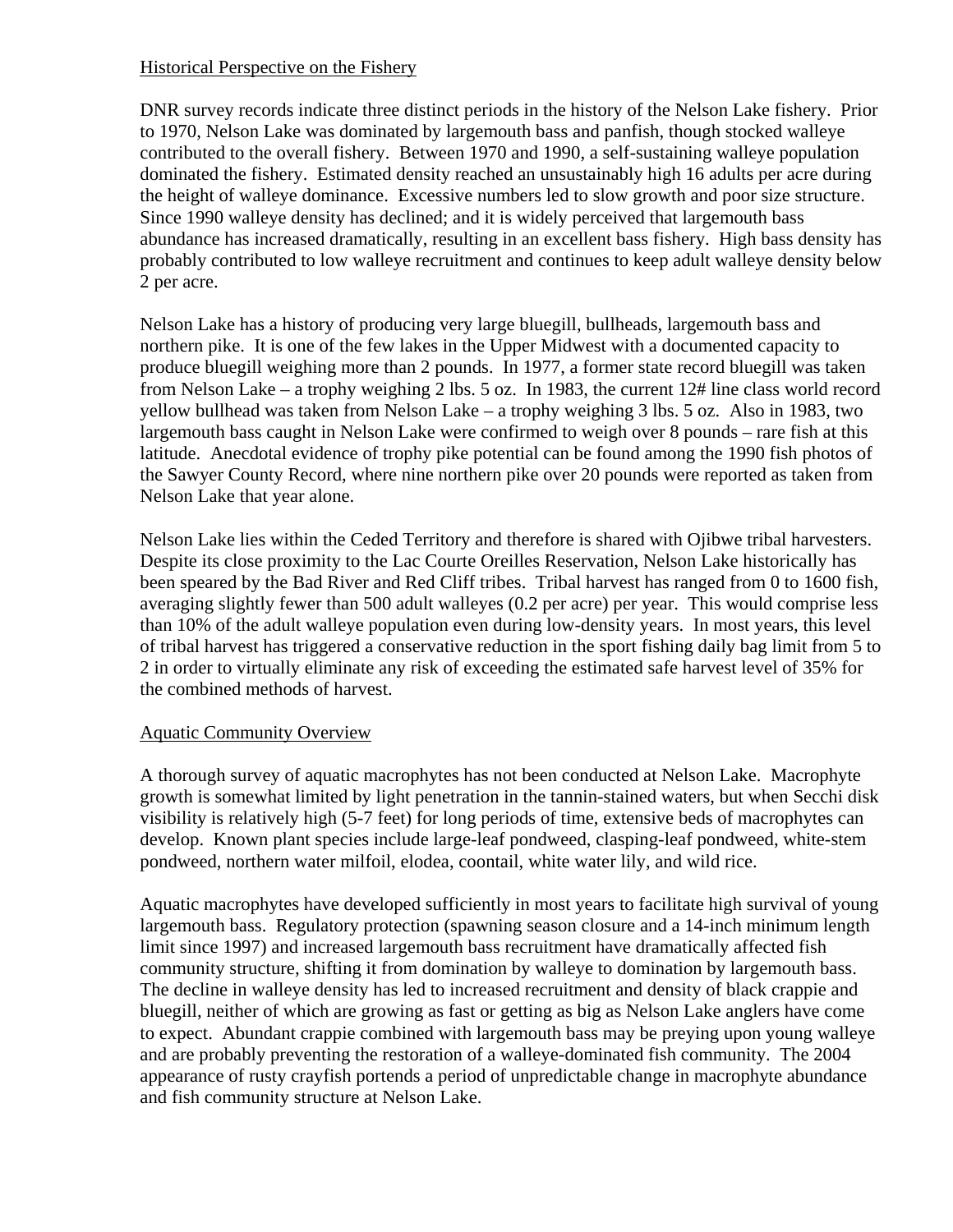Northern pike are the top predators in Nelson Lake, exhibiting good growth and the potential to reach memorable size. But pike have declined in abundance in recent years as largemouth bass have become increasingly dominant. Smallmouth bass are present, but rare, despite suitable spawning substrate in many areas. In lakes with abundant littoral zone macrophytes, largemouth bass tend to outcompete smallmouth bass. Muskellunge are extremely rare in Nelson Lake. They do not seem to be reproducing successfully, and they have not been stocked by DNR.

Bluegill and black crappie are the most abundant and sought-after panfish species in Nelson Lake. Other panfish include yellow perch (important as prey for walleye), pumpkinseed, and rock bass. All three species of bullheads (black, yellow, and brown) are present. Non-game fish known to occur in Nelson Lake include log perch, trout-perch, Johnny darter, rainbow darter (rare), white sucker (major prey species), common shiner, golden shiner, bluntnose minnow, rosyface shiner, blacknose minnow (rare), and central mudminnow. Several species present in the Totogatic River are found on rare occasion in the lake itself, including burbot, brook trout, shorthead redhorse, golden redhorse, northern hogsucker, and creek chub.

Aside from the recent appearance of rusty crayfish, exotic plants and animals have been of little concern at Nelson Lake to date. Large Chinese mystery snails (1.75-inch diameter) have existed alongside our native apple snails (1.50-inch diameter) for at least 20 years and do not seem to have caused any problems. A dedicated public awareness effort will be needed to keep other exotic invasive species out of Nelson Lake.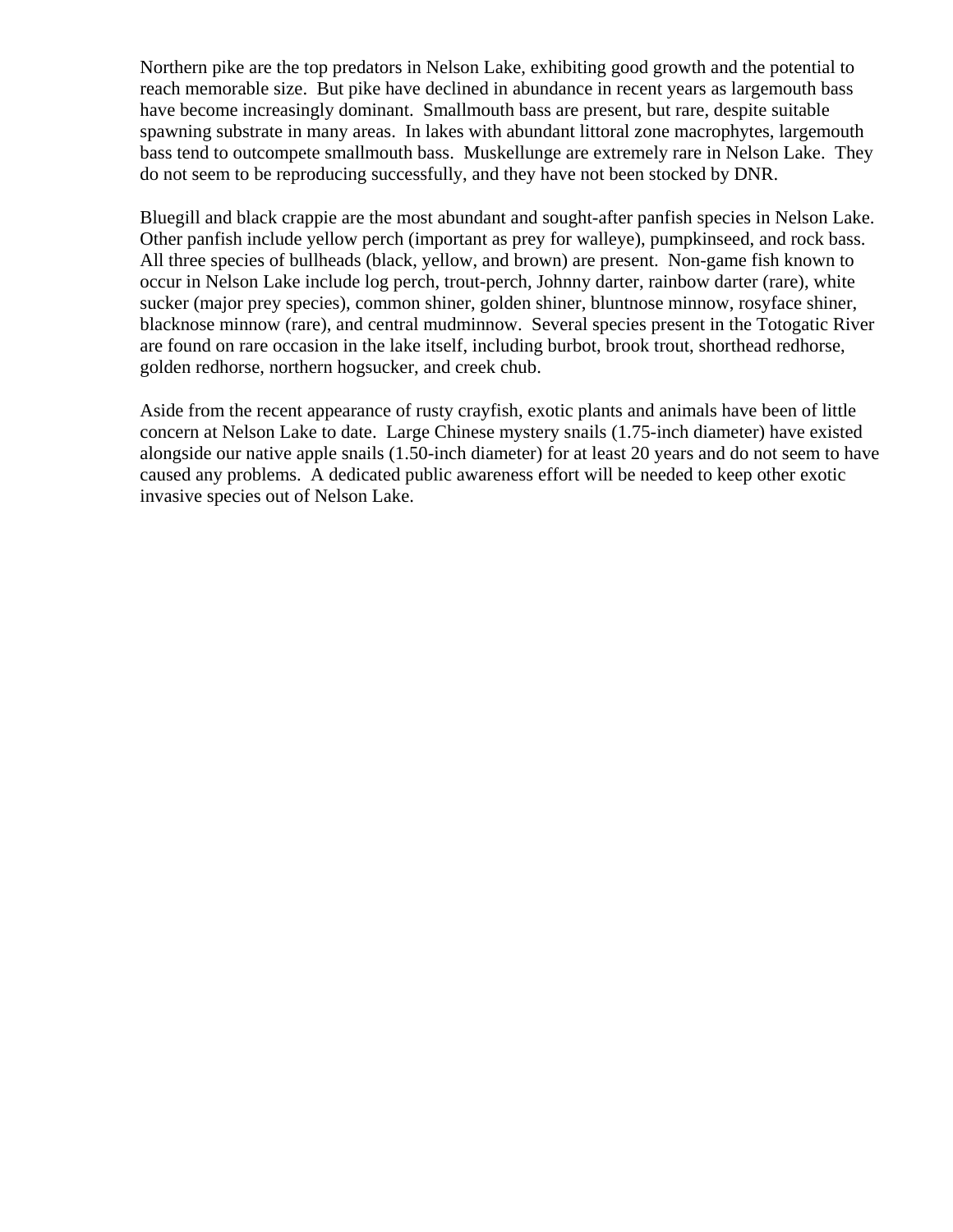#### **A Vision for the Nelson Lake Fishery**

 On June 19, 2004, we met with 41 local stakeholders who were willing to volunteer their time to help develop a long-term vision for the Nelson Lake fishery. Objectives of the meeting were to prioritize species of interest, then identify for those species the relative importance of numbers versus size and catch versus harvest. Attention was then focused on identifying the desired conditions (goals and objectives) that appear in this plan. Actual verbiage of goals and objectives was developed by consensus of local stakeholders in consultation with Frank Pratt, who served as technical advisor to the group on what was possible. However, no attention was given to methods for achieving goals and objectives (management strategies such as harvest regulations, fish stockings, and habitat preservation or enhancement). It was understood and agreed that professional fishery managers would select the most appropriate strategies once goals and objectives had been developed by local stakeholders and adjusted to incorporate what is known about statewide angler preference and the capacity of Nelson Lake to produce what is desired.

 Detailed results of the visioning session appear in the Appendix. In summary, local stakeholders in the Nelson Lake fishery ranked walleyes first among species of interest, and they were determined to do whatever may be necessary to restore the Nelson Lake walleye fishery to a level of quality enjoyed in times past. This emphasis on walleye is consistent with statewide angler priorities, so efforts to achieve walleye population objectives will assume a prominent role in future management.

 There was also clear enthusiasm for creating and maintaining a quality fishery for panfish, especially in light of Nelson Lake's demonstrated capacity to produce large bluegill and black crappie. Management goals and objectives reflect a mutual belief that Nelson Lake can once again produce the preferred and memorable size panfish for which the lake was once known. Special harvest regulations and excellent angler compliance will likely be needed to achieve this vision.

 Largemouth bass were not as important to local Nelson Lake stakeholders (or statewide anglers) as walleye, but local and statewide anglers alike have a clear interest in maintaining some type of bass fishery to the extent that it does not interfere with our ability to achieve walleye population objectives. Some local stakeholders were even interested in smallmouth bass, which currently are rare in Nelson Lake but might prove to be less competitive with walleye than largemouth bass. Goals, objectives, and strategies presented herein are consistent with these interests and with our current belief that good fisheries for walleye and largemouth bass are mutually exclusive.

 Northern pike were not of high importance to local Nelson Lake stakeholders, but there was sincere interest in the diversity associated with the opportunity to catch a large pike on occasion. Local stakeholders strongly preferred northern pike to muskellunge in the role of top predator at Nelson Lake. Because Nelson Lake has demonstrated the capacity to produce large northern pike, the goals, objectives, and strategies presented in this plan are consistent with local stakeholder desires.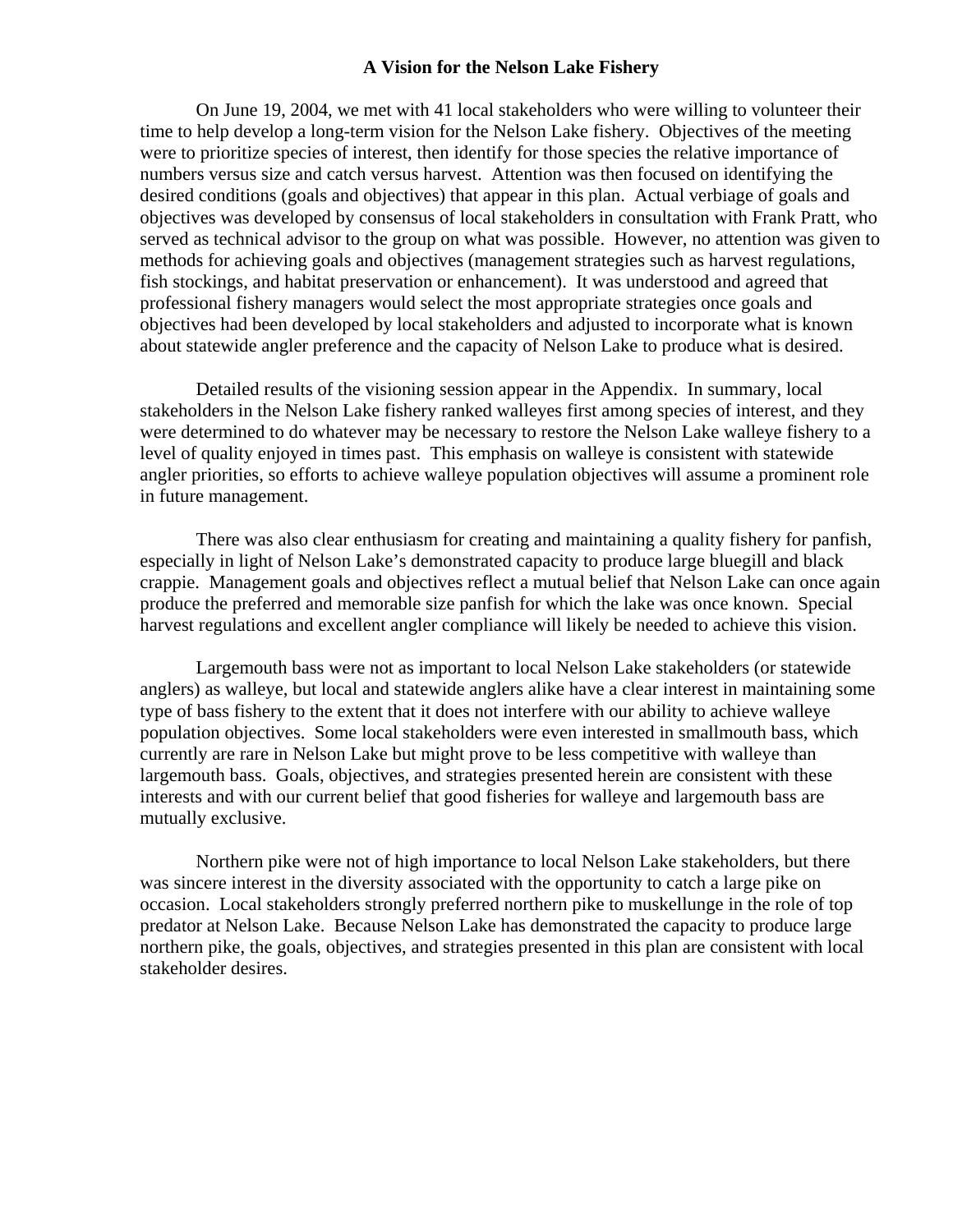**GOAL 1:** A **walleye** population of moderate to high density with a moderate proportion of quality-size fish.

> **Objective 1.1:** 4 to 8 adult walleye per acre in spring population estimates (Adult walleye are defined by DNR as all fish over 15 inches long and all fish between 12 and 15 inches long for which gender can be determined.)

**Objective 1.2:** Of all walleye 10 inches and longer captured by fyke netting in early spring, 40-60% should be 15 inches or longer ( $PSD = 40-60%$ ).

**Walleye Status and Management Strategies:** Adult walleye density was last estimated in 2002 by GLIFWC biologists to be 1.9 per acre and is likely to be less than 1.0 per acre currently. Natural reproduction and recruitment has been virtually nil in recent years, despite the availability of suitable habitat. Small fingerlings (1.5 inches) stocked in 1993 and 2003 failed to recruit sufficiently to maintain desired adult density, probably because of predation by abundant largemouth bass, black crappie, or both. The Nelson Lake Association and Red Cliff Tribe experimented with rearing and stocking a small number of extended-growth (EG) walleye fingerlings (5-9 inches) in fall of 2002; and they successfully reared and stocked approximately 600 such fingerlings in September 2004. In our opinion, the stocking of EG walleye fingerlings is essential to achieving Objective 1.1 any time in the near future. When balance is restored and other elements of this plan are implemented, the need to stock walleye may diminish or disappear altogether. But for now, Nelson Lake should be stocked with EG walleye fingerlings at a density of 5/acre (12,500 fish) every fall for the next five years (2005 through 2009) or until it becomes clear that Objective 1.1 will be or has been achieved. At a market price of \$1.00 to \$1.50 per fish, this will be very expensive. We suspect the only way to afford this restoration program will be to share the cost among several partners, including but not limited to DNR, Red Cliff and Bad River tribes, Sawyer County, Nelson Lake Association, and Walleyes for Northwest Wisconsin.

The current 15-inch minimum length limit is appropriate for purposes of protecting young walleye during the initial stages of restoration. When walleye density increases, a different regulatory approach (e.g., an 18-inch minimum length limit or 14- to 18-inch slot length limit) may be needed in order to achieve Objective 1.2, depending upon natural recruitment. Chosen regulations must be sensitive to local stakeholder preferences as shown in table A2, which clearly reveals a preference for balance between catching and harvesting walleyes. There is virtually no interest in managing walleye as a trophy species in Nelson Lake; nor is there much interest in exerting maximum sustainable harvest at the expense of achieving the desired size structure (Objective 1.2). For their part, lakeshore landowners and resort owners must strongly encourage their families and guests to comply with the regulations if objectives for walleye and panfish are to be achieved.

Our long-term strategy for walleye is to stop stocking and allow natural recruitment and harvest regulation to maintain desired walleye density and size structure. We believe that is possible, but only if largemouth bass numbers are reduced to the level reflected in Objective 5.1. Liberalizing harvest opportunity for largemouth bass (see Goal 5 strategies) while managing water levels to optimize spawning conditions for walleye are essential components of this long-term strategy. We recommend that DNR, Sawyer County, GLIFWC, and the Nelson Lake Association meet to discuss and approve a periodic winter drawdown (frequency and degree to be negotiated, but probably 1-4 feet) of the Nelson Lake pool. One benefit would be to expose near-shore gravel to the air all winter, providing walleye with the cleanest, firmest substrate possible to spawn upon in early spring after the water level rises to full pool. Another benefit would be to moderate largemouth bass recruitment by controlling macrophytes and concentrating young bass into a pool of reduced volume where they are more vulnerable to predation by walleye during fall and winter. We do not expect a winter drawdown to cause low-oxygen winterkill if initiated prior to ice-up.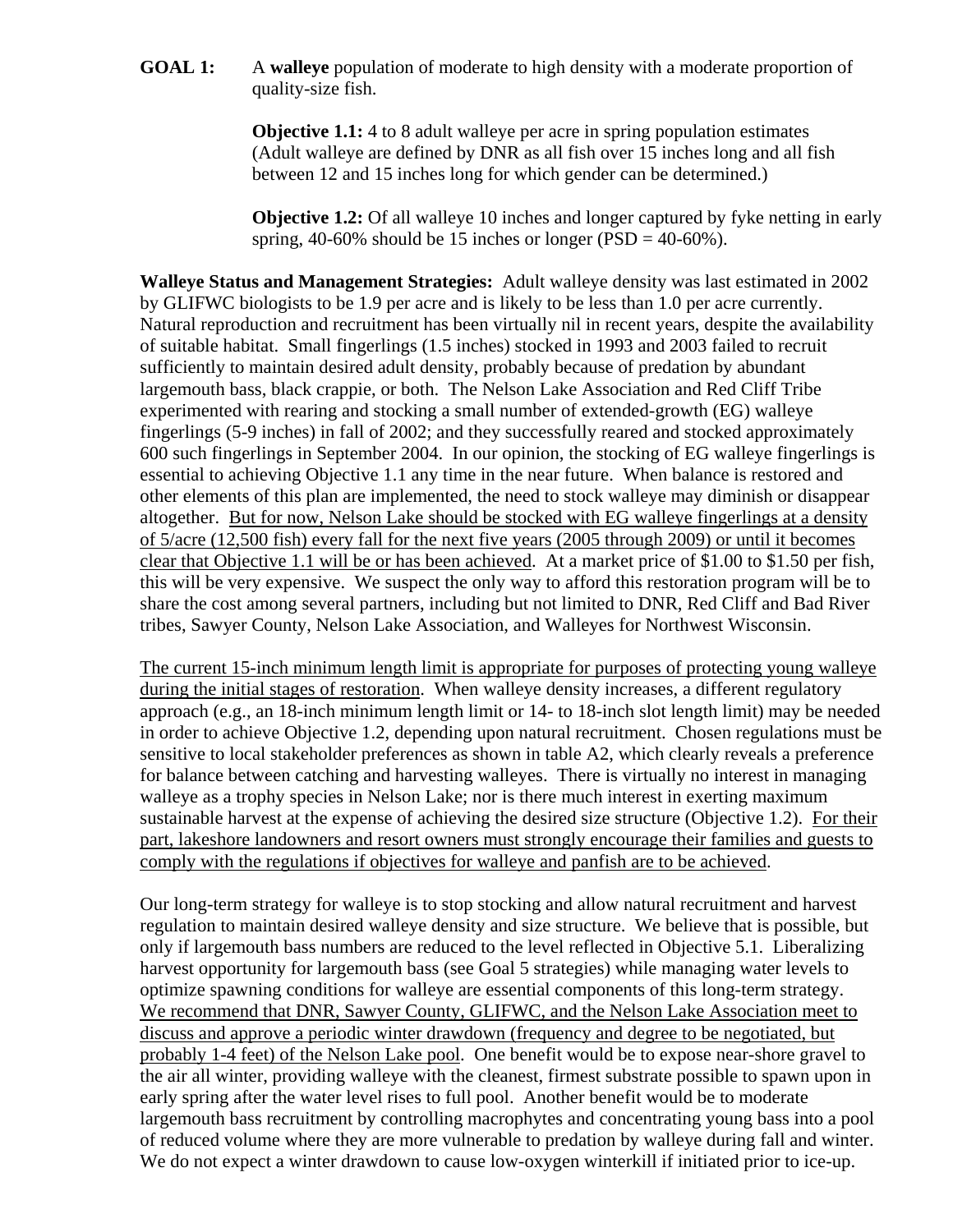Walleye reproductive survival is influenced by many factors, including spring weather conditions. But fishery scientists have documented that high natural reproduction and recruitment of walleye is usually associated with concurrently high reproduction of their primary prey – yellow perch. Nelson Lake has more wild shoreline than most lakes, but not very many trees have fallen into the water where yellow perch might deposit their gelatinous egg masses. Fishery scientists have not tested whether increasing the amount of perch spawning habitat leads to higher egg survival and hatching, but if we were doing everything possible to maximize walleye reproductive survival, we might suggest placing fresh conifer trees every year into shallow areas where yellow perch are likely to spawn. If the Nelson Lake Association wishes to try this technique, we suggest securing structures in water 2-4 feet deep and using fully needled evergreens that would provide intrastructure shade. Yellow perch eggs are very sensitive to ultraviolet light and would be killed if laid in shallow, clear water or even stained water too close to the surface in unshaded areas.

We are concerned that the mathematical model used to predict a safe level of walleye harvest (all methods combined) starting in 2005 will be too liberal by failing to reflect the almost complete lack of walleye recruitment observed in recent years. In light of these concerns, we respectfully suggest that anglers and spearers voluntarily minimize their harvest of adult walleyes over the next three to five years as we work together to restore the kind of walleye population we all desire.

**GOAL 2:** A **bluegill** population of moderate density with a moderate to high proportion of preferred-size fish.

> **Objective 2.1:** Currently we lack an effective method to assess the relative abundance of bluegill. For the time being, our broader objective is to find a method by which bluegill density can be indexed accurately and efficiently. Then we will choose parameter values consistent with the above goal.

> **Objective 2.2:** Of all bluegill 3 inches and longer captured by electrofishing or fyke netting sometime during the bluegill spawning season, 20-30% should be 8 inches or longer (RSD-8 =  $20-30%$ ).

**Bluegill Status and Management Strategies:** Scientific data on Nelson Lake bluegill are lacking, but the general consensus among local anglers is that numbers are up and size structure is down, probably because of insufficient predation by walleye on young bluegill (slightly reducing their typically fast growth rate) and overharvest of quality-size bluegill by anglers who do not understand that panfish overharvest is possible. A DNR warden group patrol in spring 2004 resulted in several arrests for over-bagging panfish (primarily bluegill) by anglers who ignored the reduced daily bag limit of 10 panfish. This is happening throughout the region and will diminish only when anglers understand the degree to which large panfish are vulnerable to overharvest.

For Objective 2.1 (moderate bluegill density) to be achieved, we must also increase walleye density by achieving Objective 1.1. For Objective 2.2 to be achieved, we must maintain the reduced daily bag limit of 10 panfish, but we may have to implement a 9-inch or 10-inch minimum length limit for bluegill eventually if anglers harvest too many 7.0- to 8.9-inch fish. If a scientific assessment of bluegill population size structure reveals that we are far from achieving Objective 2.2 even after the walleye population has recovered, we will initiate a rule proposal for a minimum length limit on bluegill and ask for support from those who helped us to craft this plan. We are confident that Nelson Lake, if managed according to this plan, is fully capable of producing moderate numbers of bluegill over 8 inches long, creating one of the most desirable and productive panfish fisheries in the Upper Midwest. Of course, we will need a high level of cooperation from lakeside landowners and resort owners in order to obtain the kind of voluntary angler compliance that will allow this dream to be realized.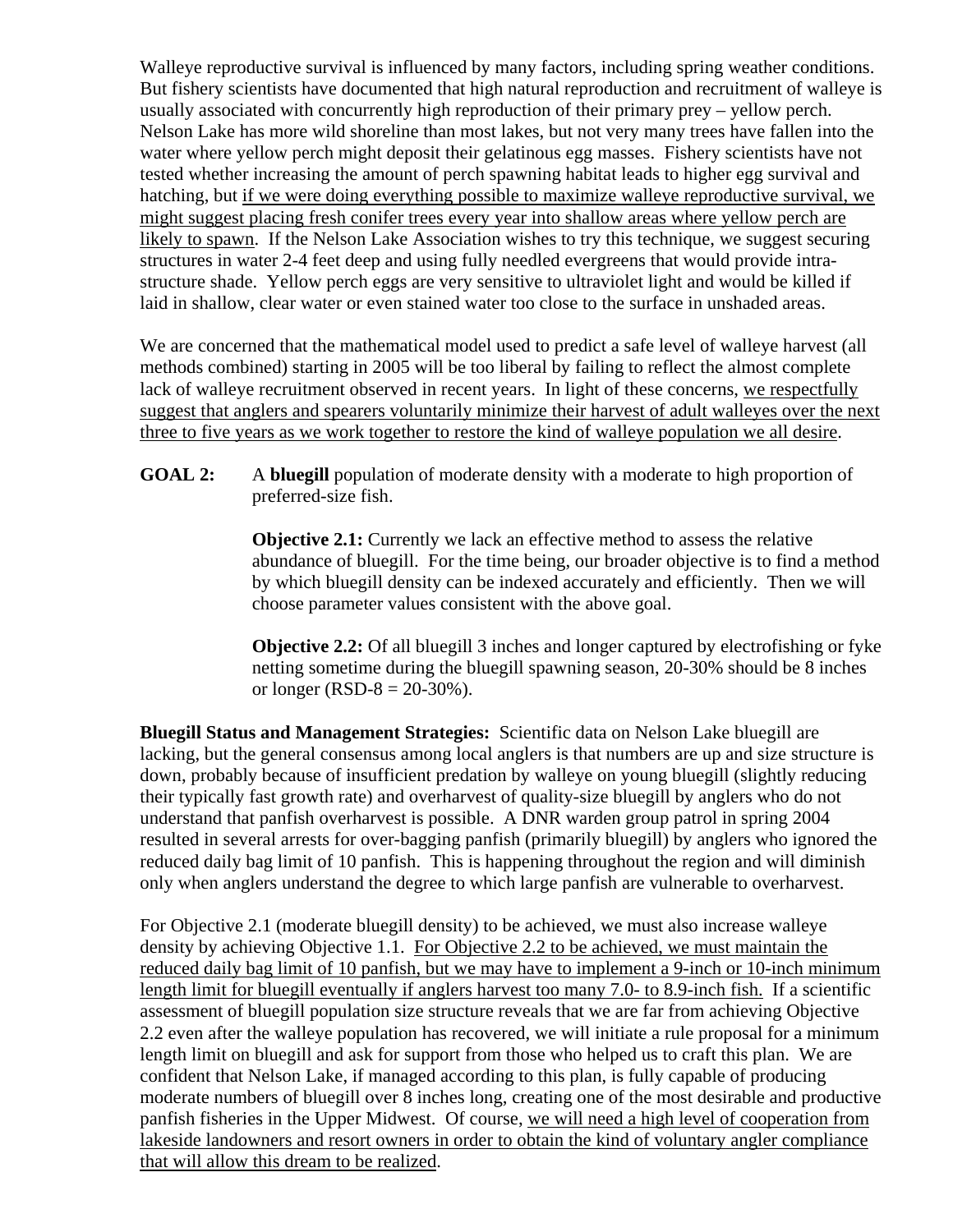**GOAL 3:** A **black crappie** population of low to moderate density with a moderate proportion of preferred-size fish.

> **Objective 3.1:** Currently we lack an effective method to assess the relative abundance of black crappie. For the time being, our broader objective is to find a method by which crappie density can be indexed accurately and efficiently. Then we will choose parameter values consistent with the above goal.

**Objective 3.2:** Of all black crappie 5 inches and longer captured by fyke netting in late spring or mid fall,  $40-60\%$  should be 10 inches or longer (RSD-10 =  $40-60\%$ ).

**Black Crappie Status and Management Strategies:** As with bluegill, scientific data on Nelson Lake crappie are lacking, but the general consensus among local anglers is that numbers currently are very high and size structure is down, probably because of insufficient predation by walleye on young crappie, slightly reducing their typically fast growth rate. We view this to be a short-term condition. Crappie populations tend to be somewhat cyclic because of highly variable recruitment from year to year. It is important that management objectives and strategies recognize and allow for some unavoidable variability in crappie recruitment and density.

For Objective 3.1 (low to moderate crappie density) to be achieved, we must also increase walleye density by achieving Objective 1.1. While maintaining a healthy walleye population does not guarantee crappie recruitment, it virtually ensures that crappie recruitment will not be excessive. For Objective 3.2 to be achieved, we must maintain the reduced daily bag limit of 10 panfish, and we may have to implement a 10-inch or 12-inch minimum length limit for crappie eventually if anglers harvest too many 8.0- to 9.9-inch fish. We also reserve the option to suggest managing panfish species individually if that should become necessary to achieve the objectives in this plan. If a scientific assessment of crappie population size structure reveals that we are far from achieving Objective 2.2 even after the walleye population has recovered, we will initiate a rule proposal for a minimum length limit on crappie and ask for support from those who helped us to craft this plan. We are confident that Nelson Lake, if managed according to this plan, is fully capable of consistently producing crappie over 10 inches long, contributing to what may become one of the most desirable and productive panfish fisheries in the Upper Midwest. Again, we will need a high level of cooperation from lakeside landowners and resort owners in order to obtain the kind of angler compliance that will allow this dream to be realized.

**GOAL 4:** A **northern pike** population of low to moderate density with a high proportion of preferred-size fish, providing a semi-trophy aspect to the overall fishery and serving in the role of top predator in the intentional absence of muskellunge.

> **Objective 4.1:** Currently we lack an effective method to assess the relative abundance of northern pike. For the time being, our broader objective is to find a method by which pike density can be indexed accurately and efficiently. Then we will choose parameter values consistent with the above goal.

**Objective 4.2:** Of all northern pike 14 inches and longer captured by fyke netting in early spring,  $10-20\%$  should be 28 inches or longer (RSD-28 = 10-20%).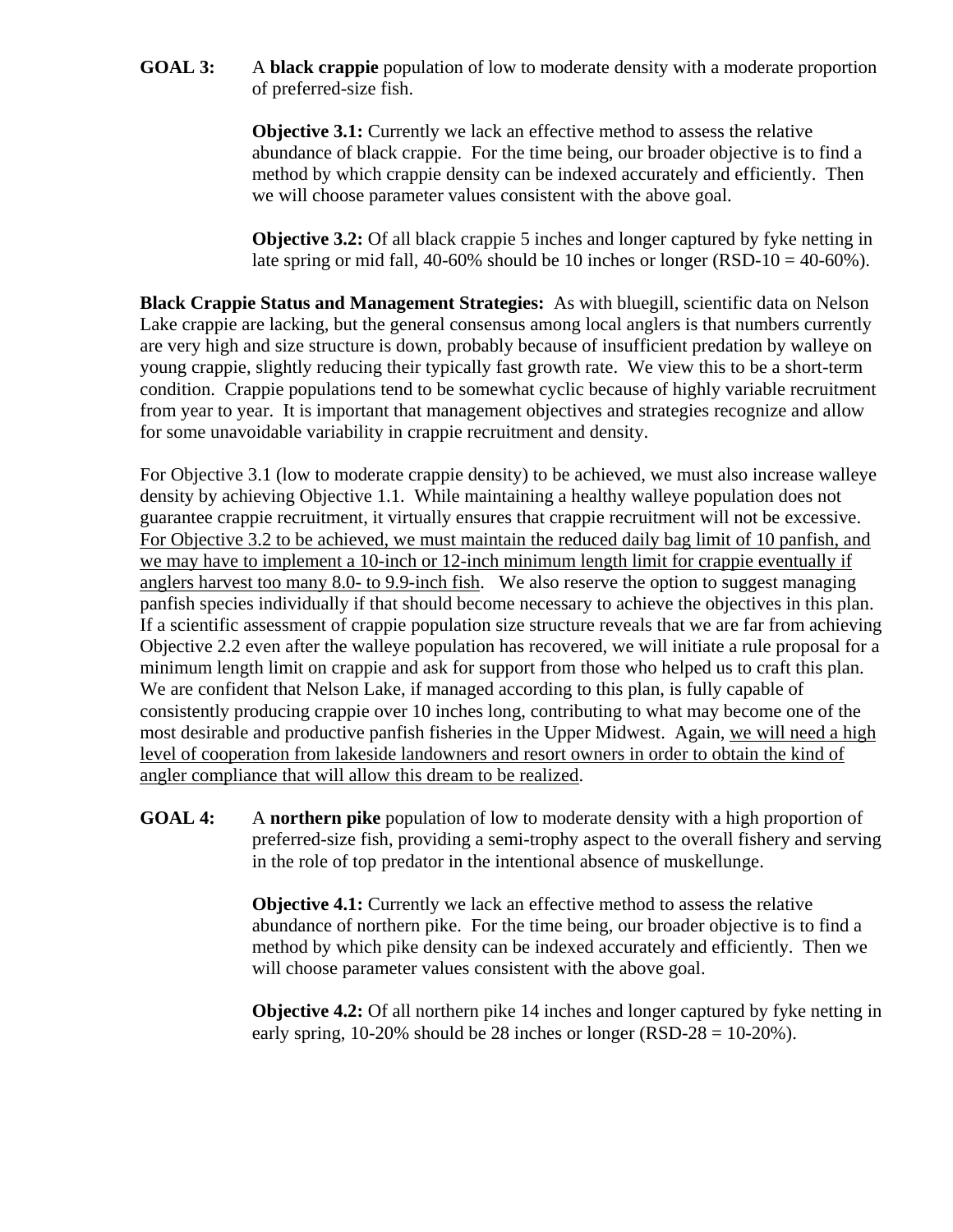**Northern Pike Status and Management Strategies:** Anecdotal evidence suggests that northern pike in Nelson Lake are less abundant than in times past, probably because largemouth bass, which are known to prey effectively upon young esocids, have become so prevalent. But the Sawyer County Record continues to publish photographs almost every week of large northern pike that have been reported as caught in Nelson Lake. Most shallow flowages in the Upper Chippewa Basin do not produce large northern pike, presumably because of sub-optimal thermal conditions for pike summer feeding activity. It would be interesting to know if there are sub-surface thermal refuges (springs) in Nelson Lake that facilitate the growth and survival of large northern pike.

Adult largemouth bass eat young northern pike occasionally. For Objective 4.1 to be achieved, a reduction in the relative abundance of largemouth bass may be necessary. Liberalizing harvest opportunity for largemouth bass (see Goal 5 strategies) may be an important component of this long-term strategy. There are very few places in Sawyer County and the Upper Chippewa Basin where anglers can expect to catch a preferred-size northern pike. Nelson Lake can continue to be one of those special places, but even better. For Objective 4.2 to be achieved, we should implement a 32-inch minimum length limit for northern pike, with reduced daily bag limit of 1.

#### **GOAL 5:** A **largemouth bass** population of low density with a moderate proportion of preferred-size fish.

**Objective 5.1:** Electrofishing capture rates for 8-inch and longer largemouth bass of 10-20 per hour during the bass spawning season.

**Objective 5.2:** Of all largemouth bass 8 inches and longer captured by electrofishing during the bass spawning season, 20-40% should be 15 inches or longer (RSD-15 =  $20-40%$ ).

**Largemouth Bass Status and Management Strategies:** We do not have all the data we would like to have on the Nelson Lake largemouth bass population, but anecdotal reports and existing data suggest that largemouth bass are thriving and bass fishing is excellent. Though not the most preferred species in Nelson Lake, largemouth bass are of moderate interest to many local stakeholders and have been the main target of local club tournaments. Our strategy, then, is to reduce the density of largemouth bass sufficiently to allow higher priority objectives for walleye, panfish, and northern pike to be achieved without eliminating the bass fishery altogether. In order to achieve Objective 5.1, we must exempt largemouth bass from the current statewide minimum length limit of 14 inches. The Nelson Lake Association and resort owners should encourage their families and guests to harvest some largemouth bass of all sizes.We suspect that many bass anglers will choose to voluntarily release enough largemouth bass to maintain the desired density and size structure. If we overshoot objectives in reducing largemouth bass density, we reserve the option to return to more restrictive angling regulations. It would also be in the best interest of the Nelson Lake fishery to eliminate the "catch-and-release-only" season for bass from May 1 to mid June. Such action may be difficult to accomplish considering the region-wide implications and law enforcement issues associated with opening up harvest on one lake amid others that are closed; therefore, we do not propose such action at this time. A statewide review of this seasonal bass harvest restriction may be warranted.

An additional approach to expediting restoration of walleye dominance at Nelson Lake would be to ask our tribal neighbors to spear largemouth bass until plan objectives are reached. Replacing walleye with largemouth bass in the spearing harvest during the next few years may expedite the recovery of walleye without loss of the spearing tradition. Spearing bass could be difficult in some years when water clarity is sub-optimal. We would encourage tribal harvesters to do their best to distinguish between largemouth and smallmouth bass, and avoid spearing smallmouths if possible.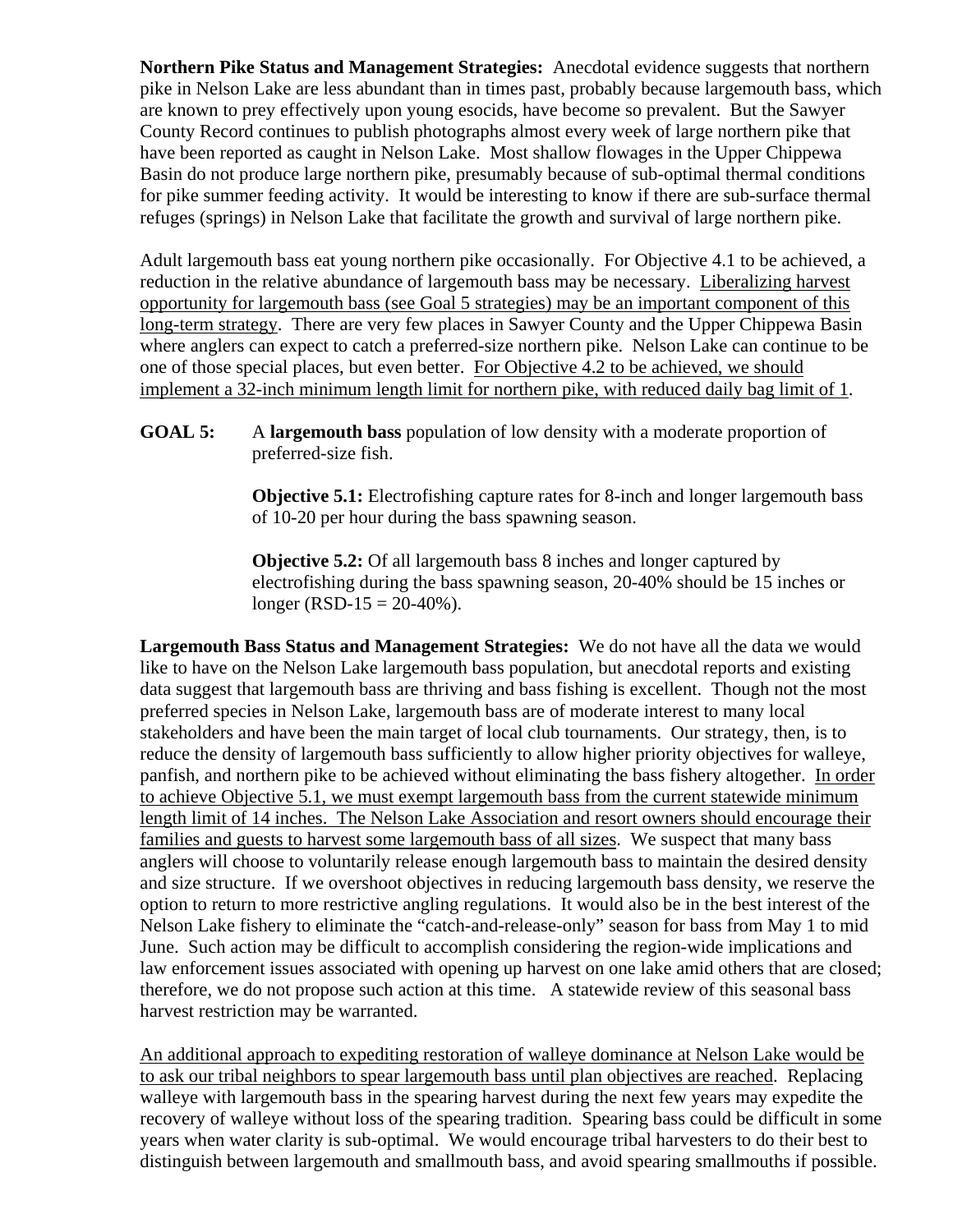**GOAL 6:** A **smallmouth bass** population of low to moderate density with a moderate proportion of preferred-size fish.

> **Objective 6.1:** Electrofishing capture rates for 7-inch and longer smallmouth bass of 20-30 per hour during the bass spawning season.

**Objective 6.2:** Of all smallmouth bass 7 inches and longer captured by electrofishing during the bass spawning season, 20-40% should be 14 inches or longer (RSD-14 =  $20-40%$ ).

**Smallmouth Bass Status and Management Strategies:** Smallmouth bass are relatively rare in Nelson Lake currently, probably due to competition with abundant largemouth bass. Yet excellent spawning substrate and moderate angler interest suggests that smallmouth bass could play a more important role in the Nelson Lake fishery. Both species of bass eat crayfish, but no species is more focused on crayfish or more adept at capturing and eating crayfish than smallmouth bass. With the 2004 appearance of rusty crayfish in Nelson Lake, our strategy will be to sustain a bass fishery and minimize rusty crayfish impacts by shifting the dominant bass species from largemouth bass to smallmouth bass. In order to accomplish this, we must implement an 18-inch minimum length limit on smallmouth bass with a daily bag limit of 1, while concurrently encouraging harvest of largemouth bass of all sizes. This will be the first lake in Wisconsin where smallmouth and largemouth bass are managed under different regulations. Numerous people with whom we have discussed this issue have assured us that most anglers can distinguish between these species, and those who cannot can "play it safe" by simply releasing all their bass under 18 inches long. Our current understanding is that smallmouth bass are less likely than largemouth bass to eat young walleye, probably because smallmouths are so focused on eating crayfish when available. Good populations of walleye and smallmouth bass coexist across the Canadian Shield. This cannot be said of walleye and largemouth bass.

Spawning conditions for smallmouth bass in Nelson Lake could be improved by creating tree drops or installing half-log structures at depths of 2-3 feet in semi-protected areas with small gravel substrate. We believe that construction of smallmouth bass spawning structures would be an excellent use of the time and resources of conservation-minded members of the Nelson Lake Association over the next several years.

As largemouth bass density declines and smallmouth bass spawning habitat improves, recruitment of smallmouth bass should improve naturally. However, we must catalyze this process by stocking large (4-6 inch) smallmouth bass fingerlings at a density of 5 per acre (12,500 fish) on a one-time basis after a couple years of increased largemouth bass harvest under no length limit. The pooled financial resources of several partners may be needed to produce and/or purchase such a high number of smallmouth bass fingerlings. Waiting until some of the largemouths are removed will probably improve survival of this one-time "shot-in-the-arm" stocking of smallmouths.

**General Habitat Strategies:** Introduction of invasive exotic species should be discouraged by the Nelson Lake Association via their newsletter and appropriate signing at resorts and public access areas. Continued focus on good shoreland management will help maintain a moderate level of primary productivity in Nelson Lake. Diligence in maintaining wild shorelines and wide buffer strips between managed lawns and the lake will be rewarded with the high quality fishery envisioned in this plan. The less phosphorus and nitrogen that reaches the lake, the more favorable conditions will be for maintenance of a fish community dominated by walleye. Wild shorelines can exist on well-managed private properties as well as public lands. But the more undeveloped land that can be purchased and placed into public ownership, the greater the likelihood that Nelson Lake will remain a special place for our children's children.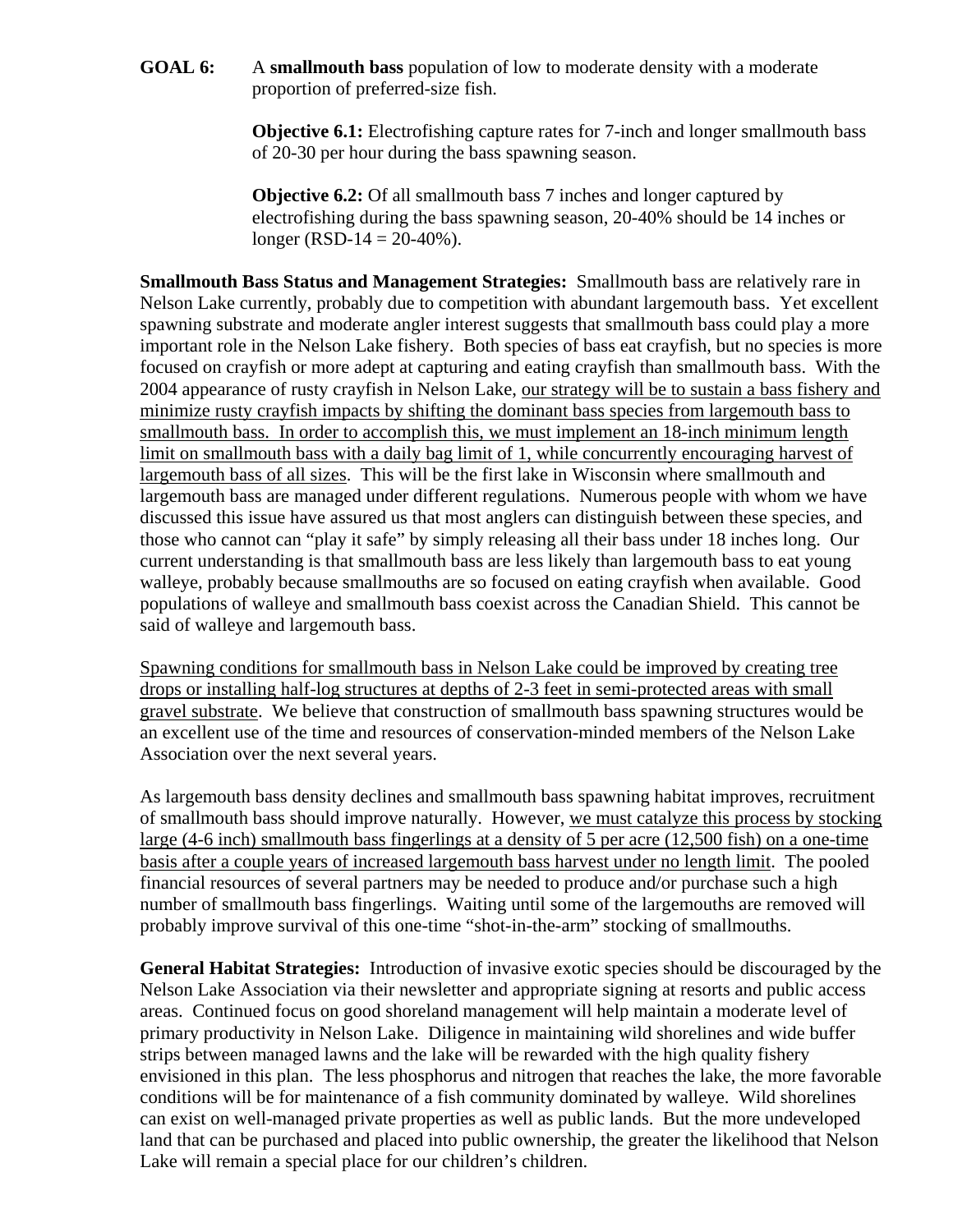#### **Summary of Recommendations and Action Items**

- $\triangleright$  DNR and various partners should strive to stock extended-growth (5-7 inch) walleye fingerlings at a density of 5/acre (12,500 fish) every fall for the next five years (2005 through 2009) or until it becomes clear that our walleye density objective will be or has been achieved.
- $\triangleright$  Maintain the current statewide 15-inch minimum length limit for walleye during the initial stages of walleye population restoration. The Nelson Lake Association and resort owners should encourage compliance.
- ¾ DNR should meet with Sawyer County, GLIFWC, and the Nelson Lake Association to discuss and approve a periodic winter drawdown (frequency and degree to be negotiated, but probably 1-4 feet) of the Nelson Lake pool.
- $\triangleright$  The Nelson Lake Association should consider placing fresh conifer trees every year into shallow areas where yellow perch are likely to spawn.
- $\triangleright$  We respectfully ask that anglers and spearers voluntarily minimize their harvest of adult walleyes over the next three to five years as we work together to restore a walleye population that meets our objectives. (We suggest that our tribal neighbors maintain their spearing tradition by targeting largemouth bass instead of walleye during the walleye population recovery period.) Success of this voluntary effort will hinge upon the commitment and cooperation of the Nelson Lake Association, resort owners, GLIFWC and the tribes they serve.
- $\triangleright$  Maintain the reduced daily bag limit of 10 panfish, but implement a 9-inch or 10-inch minimum length limit for bluegill and a 10-inch or 12-inch minimum length limit for black crappie eventually if anglers harvest too many young adult panfish under the 10-bag limit. The Nelson Lake Association and resort owners will be instrumental in encouraging compliance.
- $\triangleright$  Implement a 32-inch minimum length limit for northern pike, with reduced daily bag limit of 1.
- $\triangleright$  Exempt largemouth bass from the current statewide minimum length limit of 14 inches. The Nelson Lake Association, resort owners, and tribes should encourage their families and guests to harvest some largemouth bass of all sizes.
- $\triangleright$  Implement an 18-inch minimum length limit on smallmouth bass with a daily bag limit of 1, while concurrently encouraging harvest of largemouth bass of all sizes.
- $\triangleright$  The Nelson Lake Association could improve spawning conditions for smallmouth bass by creating tree drops or installing half-log structures at depths of 2-3 feet in semi-protected areas with small gravel substrate. Operations would be facilitated by an overwinter drawdown.
- $\triangleright$  DNR and various partners should strive to stock large (4-6 inch) smallmouth bass fingerlings at a density of 5 per acre (12,500 fish) on a one-time basis after a couple years of increased largemouth bass harvest under the proposed length limit exemption.
- $\triangleright$  Nelson Lake property owners and the Nelson Lake Association should continue their exemplary efforts to protect wild shorelines, enhance shoreland buffers, and reduce nutrient input (particularly phosphorus) into Nelson Lake in order to control aquatic plant growth and favor walleye over largemouth bass.